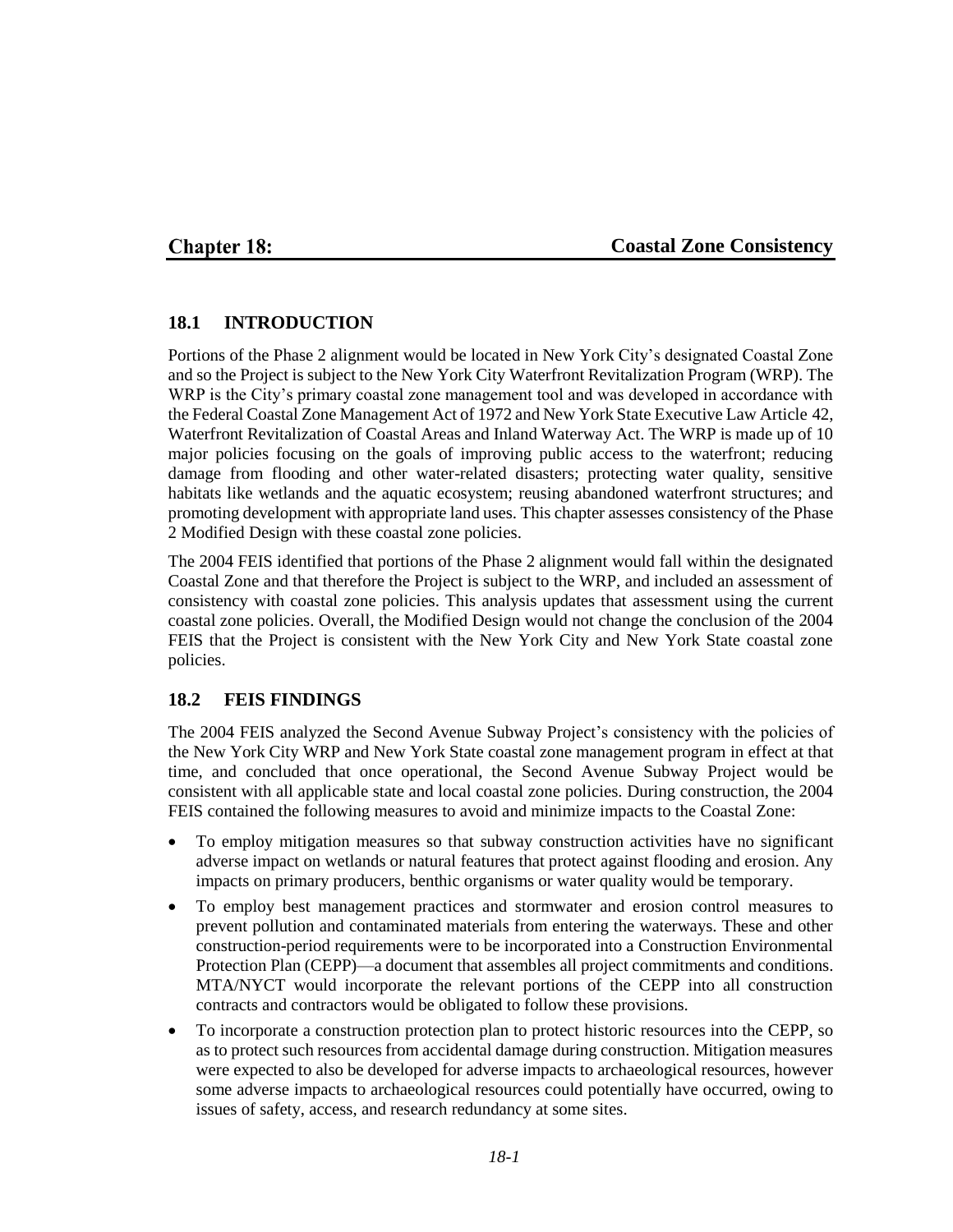Although portions of the alignments and construction areas were located in the 100- and 500 year floodplain mapped by the Federal Emergency Management Agency (FEMA), the 2004 FEIS concluded that the Second Avenue Subway construction would not adversely affect the floodplain's ability to store flood waters, nor would it lead to additional or increased flooding.

## **18.3 UPDATE OF BACKGROUND CONDITIONS**

In 2011, revisions to the City's WRP were made to reflect policy elements included in the New York City Department of City Planning's (NYCDCP) 2011 "Vision 2020 New York City Comprehensive Waterfront Plan," including incorporation of climate change and sea level rise considerations to increase the resiliency of the waterfront area, promotion of waterfront industrial development and both commercial and recreational water-borne activities, increased restoration of ecologically significant areas, and design of best practices for waterfront open spaces. In addition, updates to the WRP include adding consideration of climate change and sea level rise as a sub-policy to each of the 10 policies outlined in the WRP. The WRP was approved by the New York State Secretary of State for inclusion in the State's Coastal Management Program on February 3, 2016.

Since the 2004 FEIS, NYCDCP also issued new Coastal Zone Boundary Maps based on updated information on flooding, partly due to Hurricane Sandy. As shown in **Figure 18-1**, the Phase 2 alignment along Second Avenue is either within or adjacent to the New York City Coastal Zone, whereas the coastal zone boundary at the time of the 2004 FEIS generally did not extend west of First Avenue from the East River or south of 128th Street from the Harlem River in this area.

## **18.4 PHASE 2 MODIFIED DESIGN—CHANGES IN IMPACTS**

A Coastal Assessment Form (CAF) has been completed for the Modified Design to assess its consistency with the revised WRP (see **Appendix D**). As required by the form, for any items marked as "promote" or "hinder" (the latter of which does not apply here), an expanded discussion of consistency with specific policies is provided. Consistency with state and federal coastal zone policies is also demonstrated in the state and federal CAFs provided in **Appendix D**.

With the Modified Design, the Phase 2 alignment is largely the same as presented in the 2004 FEIS; however, modifications to some planned entrance and ancillary facility locations have occurred because of current design standards, availability of previously identified sites, and constructability considerations (see further discussion in Chapter 2, "Description of Phase 2 Modified Design"). Additionally, tail tracks are proposed to extend farther west to the vicinity of Lenox Avenue to allow for greater train storage capacity. These changes have introduced no new coastal zone consistency impacts. Further, as described in Chapter 2, the Modified Design incorporates a new design flood elevation reflecting updated flood information and coastal zone mapping. Therefore, the Modified Design would be consistent with the new sub-policies as outlined in the WRP. Once operational, the Modified Design would be consistent with all applicable state and local coastal zone policies and would not alter conclusions of the 2004 FEIS.

The city, state, and federal CAFs were submitted to the New York State Department of State (NYSDOS), which administers the New York State Coastal Management Program. In a letter dated June 20, 2018 (see **Appendix D**), NYSDOS stated that "According to the information and plan drawings submitted, the proposed activity does not appear to require a federal permit, license, or other form of federal authorization. Therefore, further review of this project by the Department of State, and concurrence with your consistency certification, are not necessary. Additionally,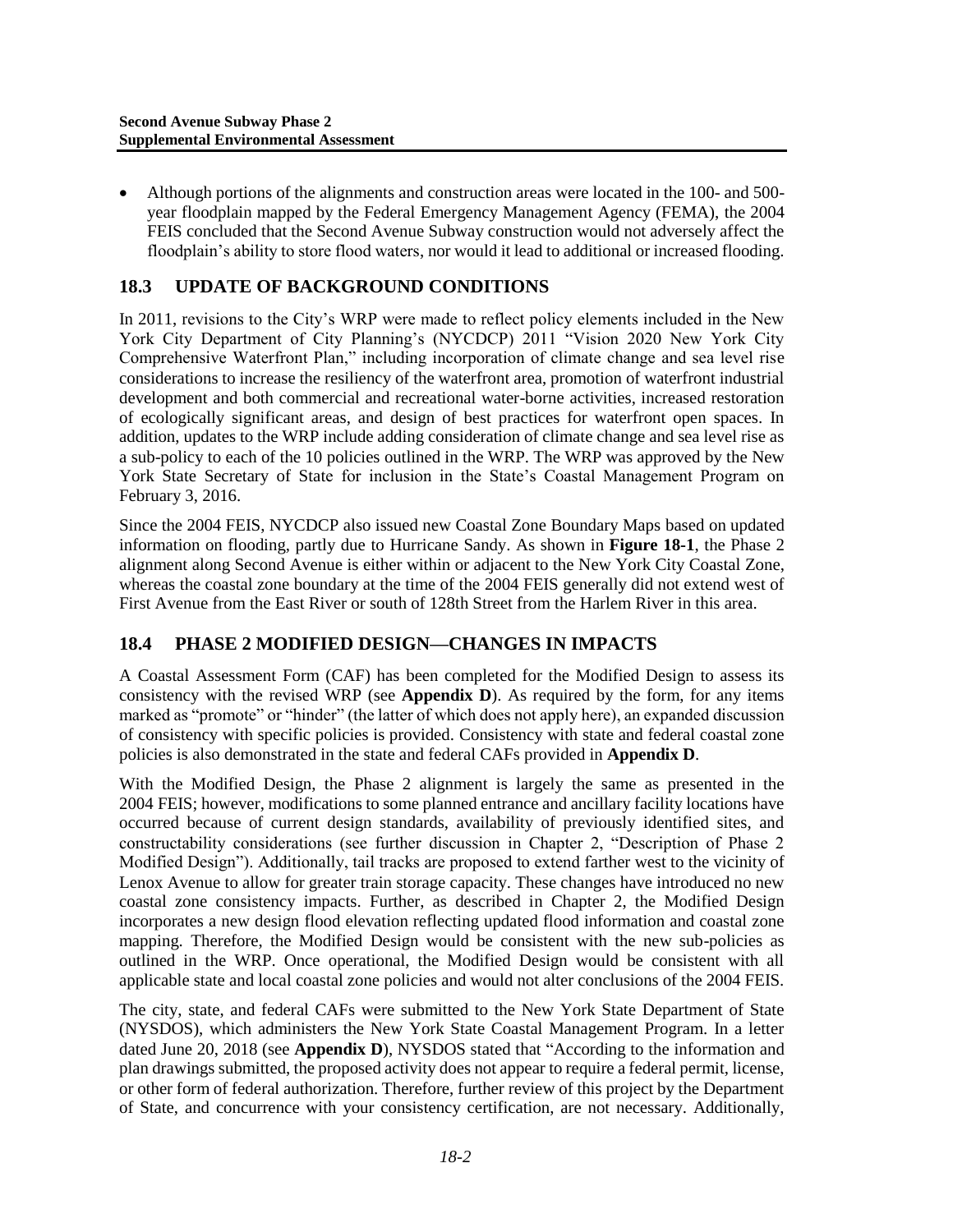



*Proposed Station*

*Coastal Zone Boundary*